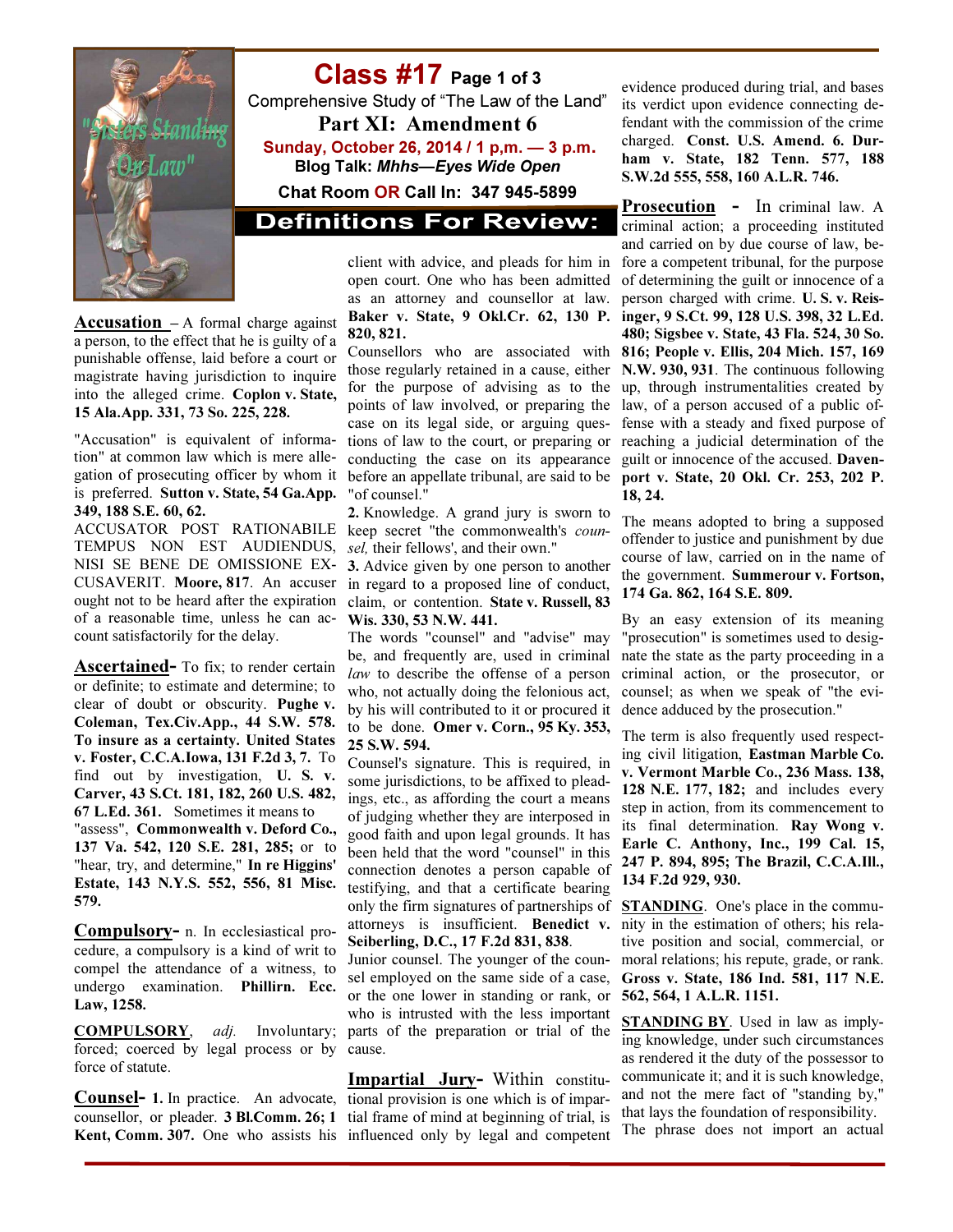presence, "but implies knowledge under such circumstances as to render it the duty of the possessor to communicate it." Anderson v. Hubble, 93 Ind. 573, 47 Am.Rep. 394; Gatling v. Rodman, 6 Ind. 292; Richardson v. Chickering, 41 N.H. 380, 77 Am.Dec. 769; Morrison v. Morrison, 2 Dana, Ky., 16; Piqua State Bank v. Brannum, 103 Kan. 25, 173 P. 1, 2.

**Witnesses-**  $n$ **.** In general, one who, being present, personally sees or perceives a thing; a beholder, spectator, or eyewitness. In re Harter's Estate, 229 Iowa 238, 294 N.W. 357, 362.

One who testifies to what he has seen, heard, or otherwise observed. Wigginton v. Order of United Commercial Travelers of America, C.C.A.Ind., 126 F.2d 659, 666.

A person whose declaration under oath (or affirmation) is received as evidence for any purpose, whether such declaration be made on oral examination or by deposition or affidavit. Code Civ.Proc.Cal. § 1878.

A person attesting genuineness of signature to document by adding his signature. In re Gorrell's Estate, 19 N.J.Misc. 168, 19 A.2d 334, 335.

One who is called upon to be present at a transaction, as a wedding, or the making of a will, that he may thereafter, if necessary, testify to the transaction.

Accused, by availing himself of statute providing that accused shall be a competent witness at his own request but not otherwise, assumes position of "witness". State v. McKinnon, 223 N.C. 160, 25 S.E.2d 606, 609; State v. Auston, 223 N. C. 203, 25 S.E.2d 613, 614.

Adverse witness. A witness whose mind discloses a bias hostile to the party examining him. Brown; Greenough v. Eccles, 5 C.B.(N.S.) 801.

Witness to will. One who has attested the will by subscribing his name thereto. In re Johnson's Will, 175 Wis. 1, 183 N.W. 888, 889.

WITNESS AGAINST HIMSELF. The federal 5 constitutional provision that no person shall be compelled in any criminal case, to be a "witness against himself" must be applied in a broad spirit to secure to citizen immunity from selfaccusation and provision applies to all proceedings

Wherein defendant is acting as a witness in any investigation that requires him to give testimony that might tend to show him guilty of crime. U.S.C.A.Const. Amend. 5. United States v. Goodner, D.C.Colo., 35 F.Supp. 286, 290.



 $Class #17$  Page 2 of 3 Comprehensive Study of The Law of the Land Part XI: Amendment 6 Sunday, October 26th , 2014 1 p,m. — 3 p.m Blog Talk: Mhhs—Eyes Wide Open

Chat Room OR Call In: 347 945-5899

## Reminder Notes for Future Classes:

**State** - A People permanently occupying a fixed territory, bound together by common-law, habits, and custom into one body politic exercising, through the medium of an organized government, independent sovereignty and control over all persons and things within its boundaries, capable of making war and peace and of entering into international relations with other communities of the globe. Black's Law Dictionary  $4^{th}$  Edition.

## Parties to the Constitution – United States:

## 1. Moors – Supreme Authority, and

2. Union [United] States of America – Europeans, the People adopted into the Nation.

Status – The etymology of the word state comes from the latin "Status" stare – to stand; Status – manner of standing, attitude, position, carriage, manner, dress, apparel; and other senses.

All legislative powers herein granted shall be vested in a Congress of the United States - Moors, which shall consist-[stands together with] of a Senate and House of Representatives – [members elected from the Union States]

#### The 3 Great Departments of Government:

 $\triangle$  Legislative – pass law – this is appropriate if you comprehend that the Moors make up the United States and only the sovereign of the land can make any laws.

♦ Executive – approve and execute the laws that have been passed.

♦ Judicial – expound and enforce the laws that have been passed.

# 7 Lawful Questions:

- 1. What must the accused have a right to?
- 2. What elements of the accusation must the alleged accused be in formed of? What would we call this?
- 3. What must the accused be confronted with? This can also be known as what?
- 4. What must the alleged accused have compulsory process for?
- 5. What must the alleged accused have for his defense? Is this Counsel defined as an attorney?<br>6. Are there provisions in
- Are there provisions in the American Consitution 1791 regarding attorneys?

#### Group Discussion Question

7. In light of the beginning portion of the VI Bill of Right where it says "the accused shall enjoy the right to a speedy and public trial, by an impartial jury of the state and district wherein the crime shall have been committed…" Since Moors cannot be members of the state or district of the state how does this apply to Moors and what Article of the American Constitution supports the position of Moors as it relates to the VI Bill of Right?